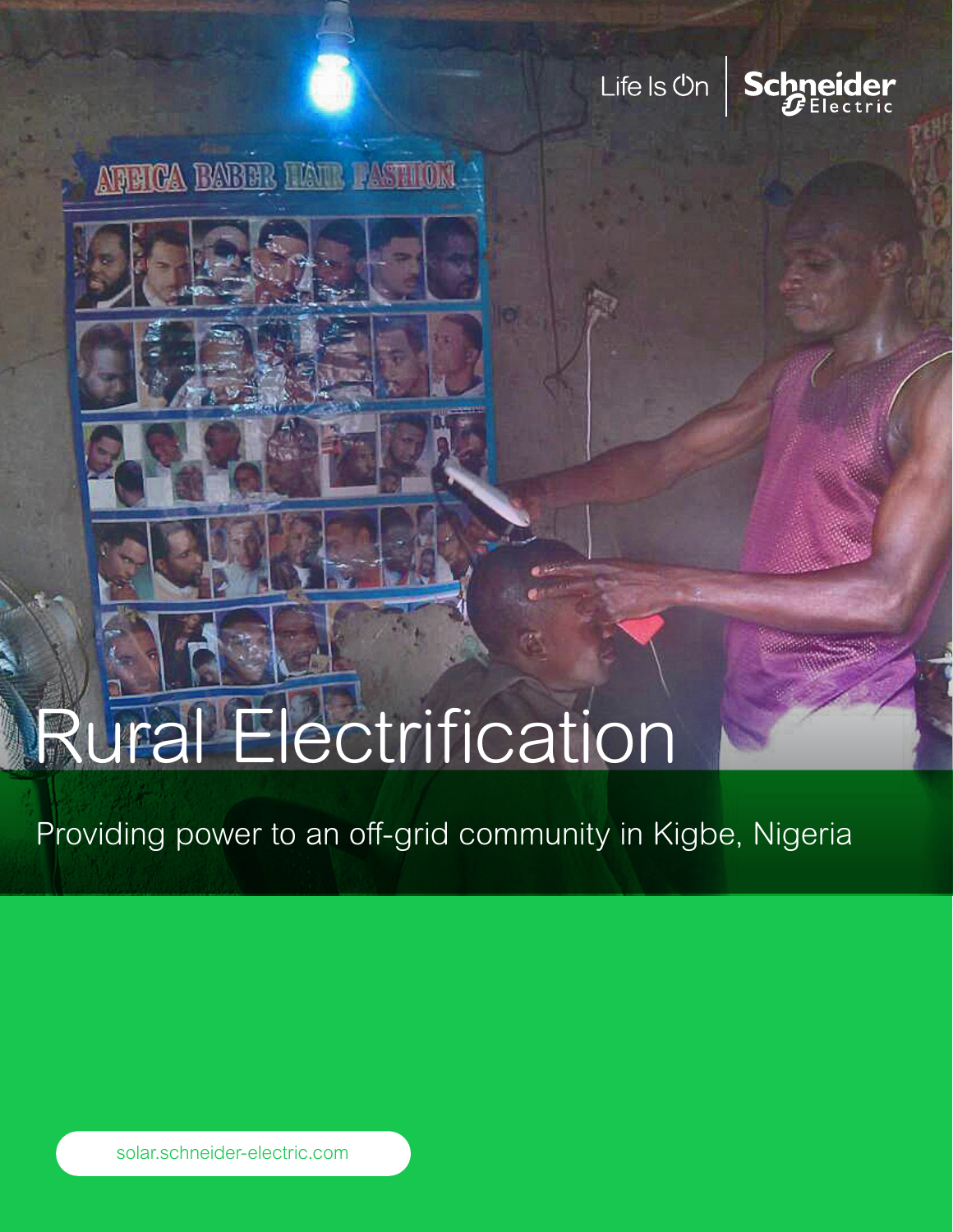

Solar panel array at Kigbe, Abuja

Schneider Electric and Havenhill Synergy collaborated to build a mini-grid in a rural Nigerian community providing continuous access to electricity, using a cutting-edge model of community level electrification with decentralized power generation. Likely making this solution superior to most urban dwellings in the country.

#### **Background**

Kigbe is a suburb located in the Kwali local government in the Federal Capital Territory of Nigeria. It is situated 27km from the existing grid infrastructure. Prior to this project being commissioned, the residents of Kigbe did not have access to electricity and depended on candles, kerosene lanterns, and very few generators for their lighting.

This caused poor living standards for the inhabitants and made it virtually impossible to sustain businesses in the community.

### Powering an off-grid community

The solution was setup in September 2017, with funding from the United States African Development Foundation (USADF) and Power Africa Initiative and generates power to over 145 homes and some businesses.

It provides households with enough electricity to power their basic needs like lights, fans and a TV. It has also been able to sustain the local barber salon, the grocery store, and other businesses.

This project has impacted up to 2000 people by providing clean, safe, and cost effective energy to the Kigbe community which has greatly improved the wellbeing of its residents.

## Customer Profile

Havenhill Synergy Limited is an independent renewable energy service organization that uses solar energy to generate clean, safe, cost effective and sustainable electricity in urban and rural areas within the Federal Capital Territory of Nigeria and other states of the Federation. Website: [http://www.](http://www.havenhillsynergy.com/ ) [havenhillsynergy.com/](http://www.havenhillsynergy.com/ )

## **Solution**

Schneider Electric and Havenhill Synergy decided the best solution for this project would be to implement a DC coupled system using [Conext™ XW+](https://solar.schneider-electric.com/product/conext-xw-hybrid-inverter/) multi-cluster system.

## Results

Using a Schneider Electric 25kW multicluster system, Havenhill Synergy established a mini-grid that improved the living standards of the Kigbe community.

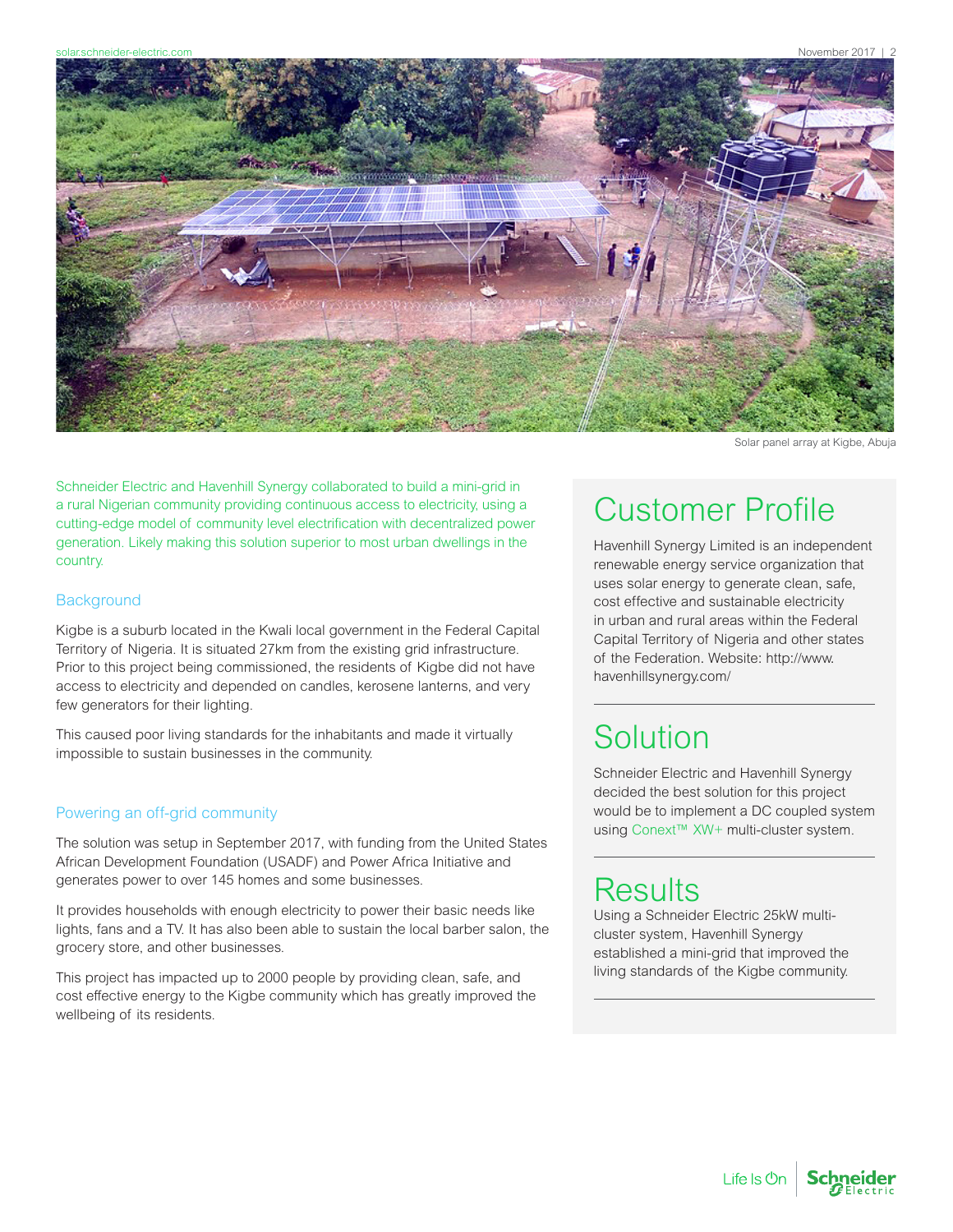solar.schneider-electric.com November 2017 | 3



Havenhill Synergy also provided the residents of Kigbe community a DC solar water pump which now Kigbe Community, Abuja with 25kW Off-grid Solution provides clean and easily accessible water to the community



### Solution: DC-coupled system

The solution was a DC-coupled system comprised of the following components:

- 3 Schneider Electric Conext XW+8548 Inverters
- 4 Schneider Electric Conext MPPT 80 600 Charge Controllers
- 80 Jinko Solar Modules at 260Wp each
- 16 Trojan 6V Batteries
- 1 Conext System Control Panel
- 1 Conext ComBox

#### Improving care and improving lives

The mini-grid in Kigbe was established to improve the living standards of its residents.

A place previously periled with no access to electricity now has access to a continuous supply of electricity, which is likely even better than what you might find in most urban places in Nigeria.

A testimonial from a Kigbe community member gives a better picture of the impact of this project. "Since my grandparents were born, they have never seen electricity. Thanks to Schneider Electric and Havenhill Synergy, we now have access to water and electricity. We don't know what to say other than thank you for giving us this great thing. We pray God continues to bless them."

From the Chief of the Kigbe community, "I encourage my people to take ownership and protect this project. We are very grateful to Schneider Electric, Havenhill & USADF for making this project happen. Before there were too many cases of infections and other water borne diseases due to the contaminated water from the stream and well, but since the provision of the solar borehole and electricity to power our homes, our lives have changed immensely."

## Residential Off-Grid Solution

Learn more about the [Conext XW+](https://solar.schneider-electric.com/product/conext-xw-hybrid-inverter/) and how its complete residential solution can help you gain energy independence.

Watch our [Conext XW+ product video.](https://youtu.be/VmlS_YBqLEs)



"We chose Schneider Electric products because of their versatility and most importantly, they have been tested and proven to be of high quality"

– Olusegun Odunaiya, CEO, Havenhill Synergy

Life Is **On**